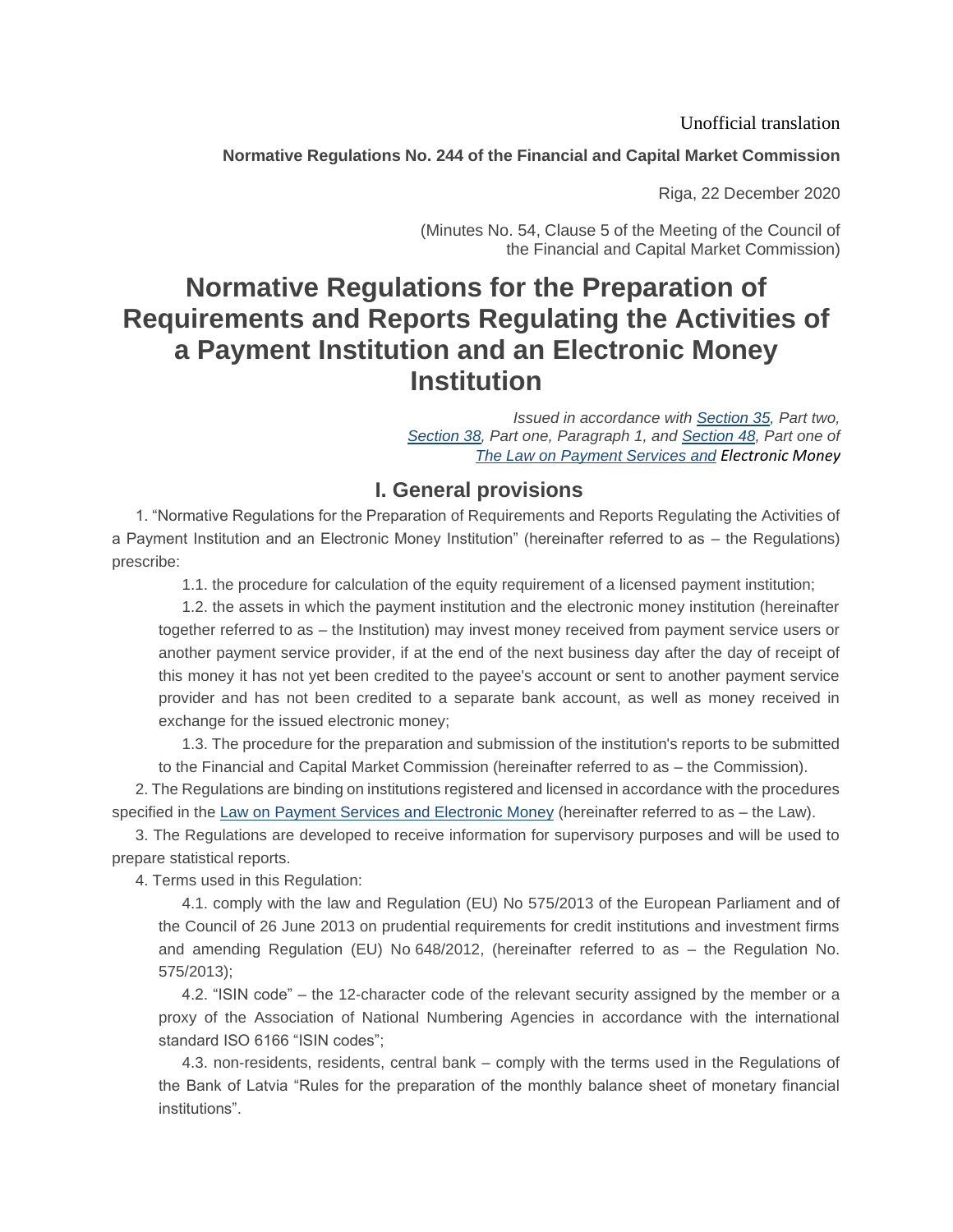5. The content and assessment of the reporting items shall comply with the [Law on the Annual Financial](https://m.likumi.lv/ta/id/277779-gada-parskatu-un-konsolideto-gada-parskatu-likums)  [Statements and Consolidated Financial Statements,](https://m.likumi.lv/ta/id/277779-gada-parskatu-un-konsolideto-gada-parskatu-likums) unless otherwise provided in these Regulations.

6. The monetary unit to be used in the reports is the *euro*.

7. A licensed institution, other than a payment institution that provides only a payment initiation service or an account information service, shall prepare the following reports:

7.1 "Institution's Balance sheet statement" [\(Annex 1\)](https://m.likumi.lv/ta/id/320097#piel1);

7.2 "Institution's Profit or loss account" [\(Annex 2\)](https://m.likumi.lv/ta/id/320097#piel2);

7.3 "Calculation of the institution's equity and its adequacy" [\(Annex 3\)](https://m.likumi.lv/ta/id/320097#piel3);

7.4 "Institution's statement on customers' funds" [\(Appendix 4\)](https://m.likumi.lv/ta/id/320097#piel4).

8. A licensed payment institution that provides only a payment initiation service shall prepare the reports referred to in Paragraphs [7.1,](https://m.likumi.lv/ta/id/320097#p7.1) [7.2](https://m.likumi.lv/ta/id/320097#p7.2) and [7.3](https://m.likumi.lv/ta/id/320097#p7.3) of these Regulations.

9. A licensed payment institution that provides only an account information service shall prepare the reports referred to in Paragraphs [7.1](https://m.likumi.lv/ta/id/320097#p7.1) and [7.2](https://m.likumi.lv/ta/id/320097#p7.2) of these Regulations.

10. A registered body shall prepare the reports referred to in Paragraphs [7.1,](https://m.likumi.lv/ta/id/320097#p7.1) [7.2](https://m.likumi.lv/ta/id/320097#p7.2) and [7.4](https://m.likumi.lv/ta/id/320097#p7.4) of these Regulations.

### **II. Regulatory requirements**

11. A licensed payment institution shall calculate the equity requirement using the following formula:

 $ER = c \times ta$ , where:

ER – equity requirements;

c – coefficient equal to:

a) [0.5](https://m.likumi.lv/ta/id/320097#p0.5) – if the payment institution provides only the payment service referred to in [Section 1](https://m.likumi.lv/ta/id/320097#p1) (1) (f) of the Law.

b) 1 – if the payment institution provides any of the payment services referred to in [Section 1](https://m.likumi.lv/ta/id/320097#p1) (1) "a", "b", "c", "d" or "e" of the Law;

ta – the total amount consisting of the sum of the following values:

a) 4.0 per cent of the arithmetic value per month of payments made during the preceding 12 months, if not exceeding EUR 5 million,

b) 2.5 per cent of the arithmetic value per month of payments made during the preceding 12 months, exceeding EUR 5 million but not exceeding EUR 10 million,

c) 1 per cent of the arithmetic value per month of payments made during the preceding 12 months, exceeding EUR 10 million but not exceeding EUR 100 million,

d) 0.5 per cent of the arithmetic value per month of payments made during the preceding 12 months, exceeding EUR 100 million but not exceeding EUR 250 million,

e) 0.25 per cent of the arithmetic value per month of payments made during the preceding 12 months, exceeding EUR 250 million per month.

12. If a licensed payment institution has not been in operation for a full 12 calendar months, the arithmetic value per month of the payments shall be determined from the calendar month in which it actually started providing payment services.

13. The safe, liquid, low-risk assets referred to in [Section 38,](https://m.likumi.lv/ta/id/320097#p38) Paragraph one, Clause 1 of the Law are the following unencumbered assets:

13.1. cash on hand;

13.2. investments in debt securities with a credit rating quality step from 0 to 2 in accordance with European Commission Implementing Regulation (EU) 2016/1799 of 7 October 2016 laying down implementing technical standards with regard to the mapping of credit assessments of external credit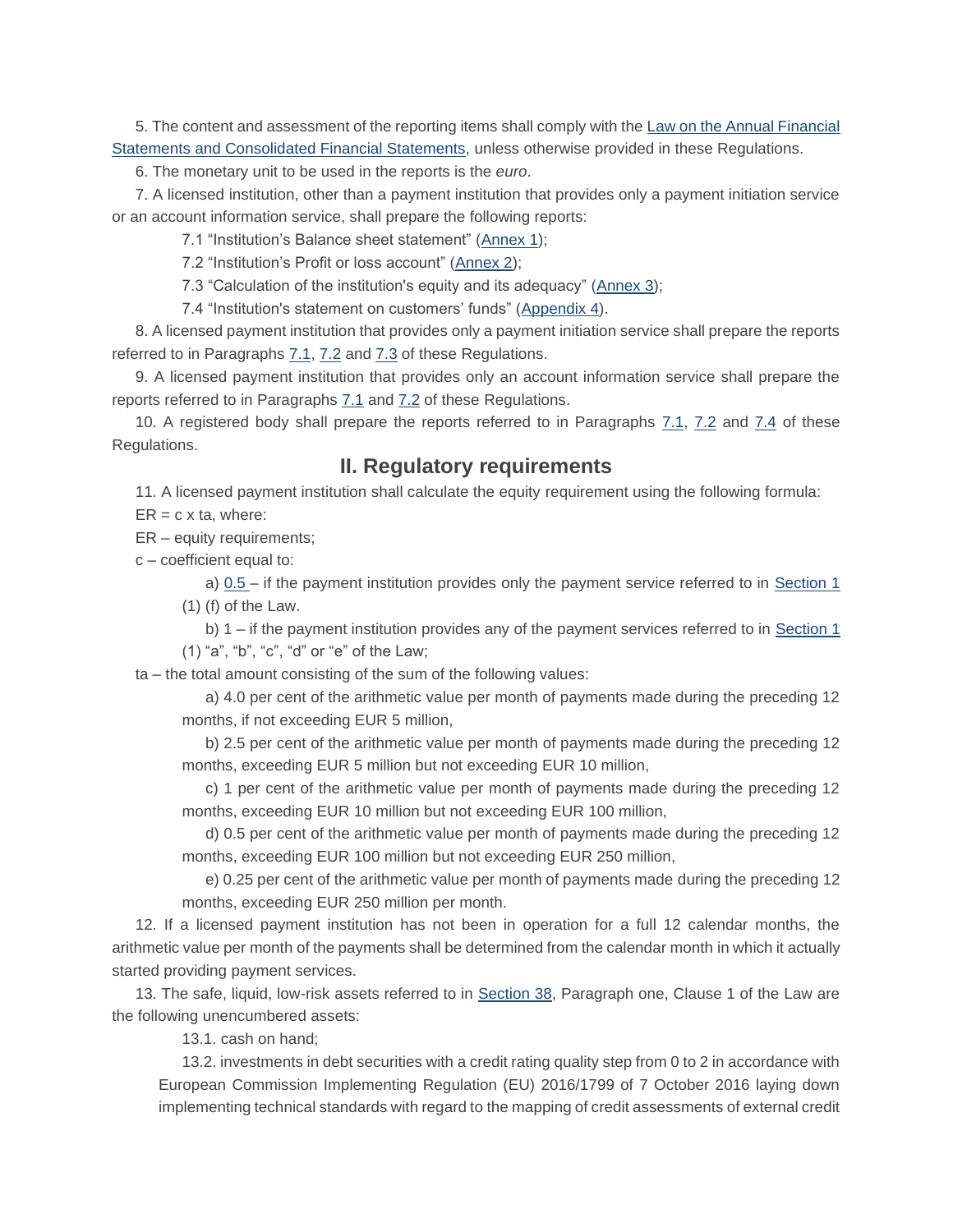assessment institutions for credit risk in accordance with Sections 136(1) and 136(3) of Regulation (EU) No 575/2013 of the European Parliament and of the Council;

13.3. investments in such investment funds within the meaning of the Law on Investment [Management Companies,](https://m.likumi.lv/ta/id/52953-ieguldijumu-parvaldes-sabiedribu-likums) which in accordance with the fund prospectus make investments only in the securities referred to in Section [13.2](https://m.likumi.lv/ta/id/320097#p13.2) of these Regulations.

#### **III. Preparation of reports**

14. In preparing the "Institution's Balance sheet statement" [\(Annex 1\)](https://m.likumi.lv/ta/id/320097#piel1):

14.1. Item 1541 "incl. Short-term loans (credits) related to payment services" shall indicate the loans granted by the institution in accordance with the provisions of [Section 37](https://m.likumi.lv/ta/id/320097#p37) of the Law;

14.2. Item 1700 "Cash" shall indicate the institution's cash on hand and claims on demand against credit institutions;

14.3. "Possible liabilities":

14.3.1. Item 3100 "12.1. Guarantees" shall indicate guarantees issued by an institution;

14.3.2. Item 3200 "12.2. Possible liabilities for the execution of payments" shall indicate all irrevocable liabilities to payment service users that are binding on an institution for the execution of payments;

14.3.3. Item 3300 "12.3. Other possible liabilities" refers to other possible liabilities, including assets pledged to secure the fulfilment of liabilities to third parties.

15. If the book value exceeds 10 per cent of the total assets in any of the items "Other" of the "Institution's balance sheet", an institution shall provide the Commission with written information disclosing the content and amounts of that item.

16. In preparing the "Institution's Profit or loss account" [\(Annex 2\)](https://m.likumi.lv/ta/id/320097#piel2);

16.1. In Item 1011 "including gross revenue related to the provision of services by the payment institution", the payment institution shall indicate all types of revenue which it receives in the framework of the provision of payment services;

16.2. Item 1012 "including gross revenue related to the provision of services by the electronic money institution" shall indicate all types of revenue that the electronic money institution receives in the framework of the provision of electronic money services and, if any, in the framework of the provision of payment services.

17. The following requirements shall be met in the preparation of the "Calculation of the Institution's equity and Its Adequacy" [\(Annex 3\)](https://m.likumi.lv/ta/id/320097#piel3):

17.1. The total amount of item 100 "Total Common Equity Tier 1" is greater than or equal to 75 per cent of the value of item 300 "Tier 1 capital;

17.2. The total amount of item 200 "Total Additional Equity Tier 1" is less than or equal to one third of the value of item 100 "Total Common Equity Tier 1";

17.3. The total amount of item 400 "Tier 2 capital" is less than or equal to one third of the value of item 300 "Tier 1 capital";

17.4. Item 700 "Excess of equity over the minimum initial capital of an electronic money institution" shall be included in the calculation if the electronic money institution provides payment services;

17.5. Items 700, 800 and 900 shall not be filled in by a licensed payment institution that provides only a payment initiation service.

18. In preparing the "Institution's Statement on Customers' Funds" [\(Annex 4\)](https://m.likumi.lv/ta/id/320097#piel4):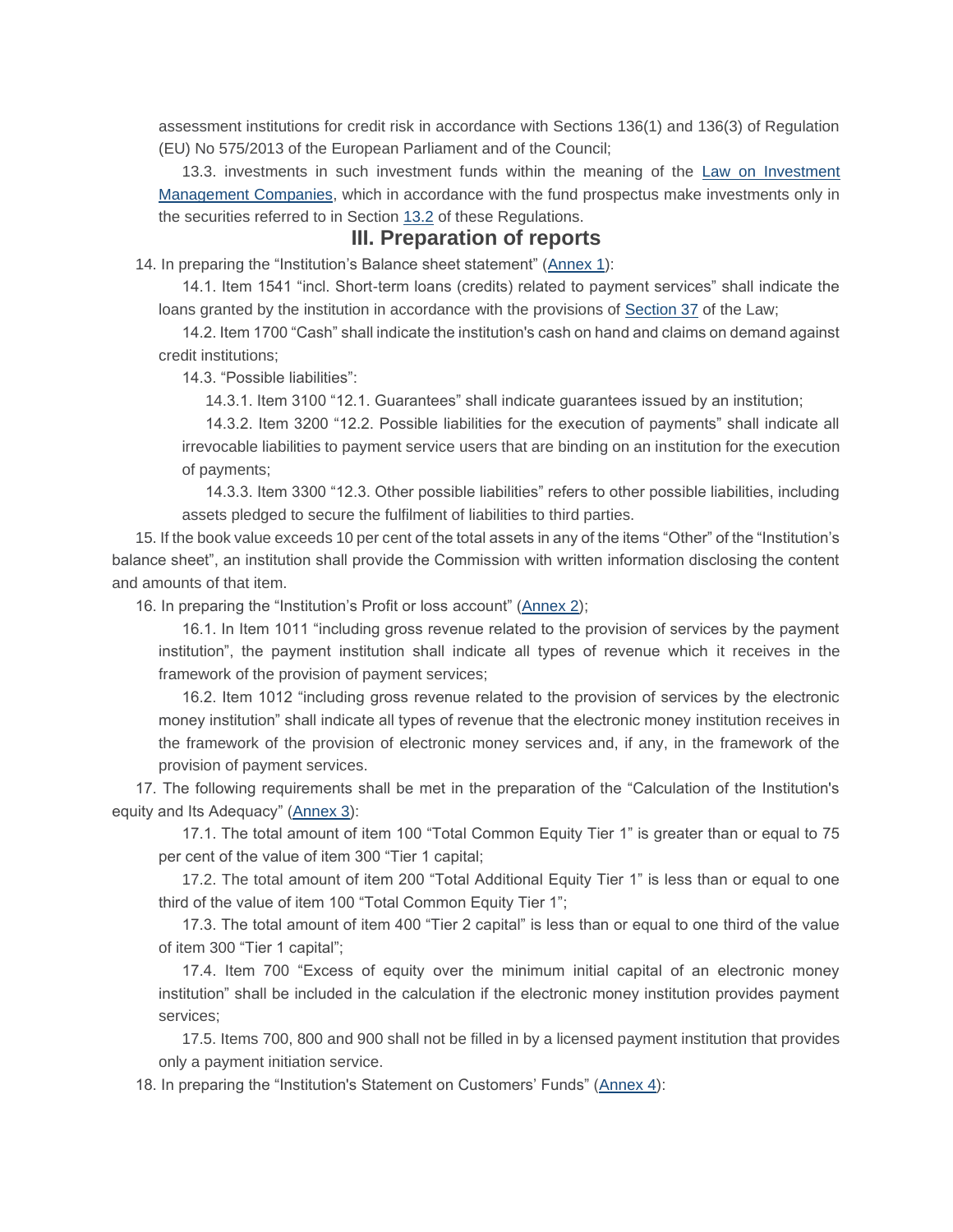18.1. the name of the credit institution or central bank (hereinafter referred to as – the bank) shall be indicated as the bank SWIFT code of the eight-characters in accordance with the international standard ISO 9362: 2009 "Banking Business Identification Codes";

18.2. the country code shall be indicated in accordance with the international standard ISO 3166 "Country codes and their territorial division unit names";

18.3. the assets and liabilities which the institution incurs in connection with the provision of payment services or the provision of electronic money institution services shall be reflected by classifying the relevant positions as liquid or encumbered. Encumbered assets are those assets that are pledged, directly or indirectly, or that are subject to an agreement to provide any type of transaction with a deposit or other type of pledge;

18.4. Item [2](https://m.likumi.lv/ta/id/320097#p2) "Claims against banks for the provision of payment services" shall indicate claims against credit institutions for which the unavailability of deposits has not been established and central banks with which the institution has entered into an agreement on the use of a separate account for the provision of payment services in accordance with requirements specified in Section [38.](https://m.likumi.lv/ta/id/320097#p38_1)<sup>1</sup> of the Law;

18.5. Ite[m 3](https://m.likumi.lv/ta/id/320097#p3) "Claims against banks to secure liabilities for issued electronic money" shall indicate claims against credit institutions for which the unavailability of deposits has not been established and central banks with which an agreement has been concluded on the use of a separate account for the storage of money received in exchange for electronic money pursuant to the requirements specified in Section [38](https://m.likumi.lv/ta/id/320097#p38_1)<sup>1</sup> of the Law;

18.6. Item 6 "Claims against payment institutions for the execution of payments" shall indicate claims against payment institutions with which the institution has entered into an agreement regarding the use of a separate account for the provision of payment services;

18.7. Item 7 "Claims against electronic money institutions for the execution of payments" shall indicate claims against electronic money institutions with which the institution has entered into an agreement regarding the use of a separate account for the provision of payment services;

18.8. Item 8 "Claims against electronic money issuers" shall indicate claims against an electronic money issuer or its representative which an institution incurs on behalf of its customers in holding electronic money issued by another issuer;

18.9. Item 9 "Other claims related to the execution of payments" shall indicate claims against the representatives of the payment institution and other persons with whom cooperation agreements have been concluded for the execution of payment services;

18.10. Item 10 "Other claims related to the issuance of electronic money" shall indicate claims against the representatives of the electronic money institution and other persons with whom agreements have been concluded for the provision of electronic money issuance services;

18.11. Item 12 "Liabilities to payment service users" shall indicate the money received by the institution if, at the end of the working day following the day on which the money is received, it has not yet been credited to the payee's account or sent to another payment service provider;

18.12. Item 13 "Liabilities to electronic money holders" shall indicate the amount of electronic money in circulation which constitutes a financial liability of an electronic money institution towards electronic money holders;

18.13. Item 16 "Arithmetic value of payments made during the previous 12 months" shall indicate the value calculated by dividing the value of payments made during the previous 12 calendar months, excluding payments by electronic money, by 12. If the payment institution has not been in operation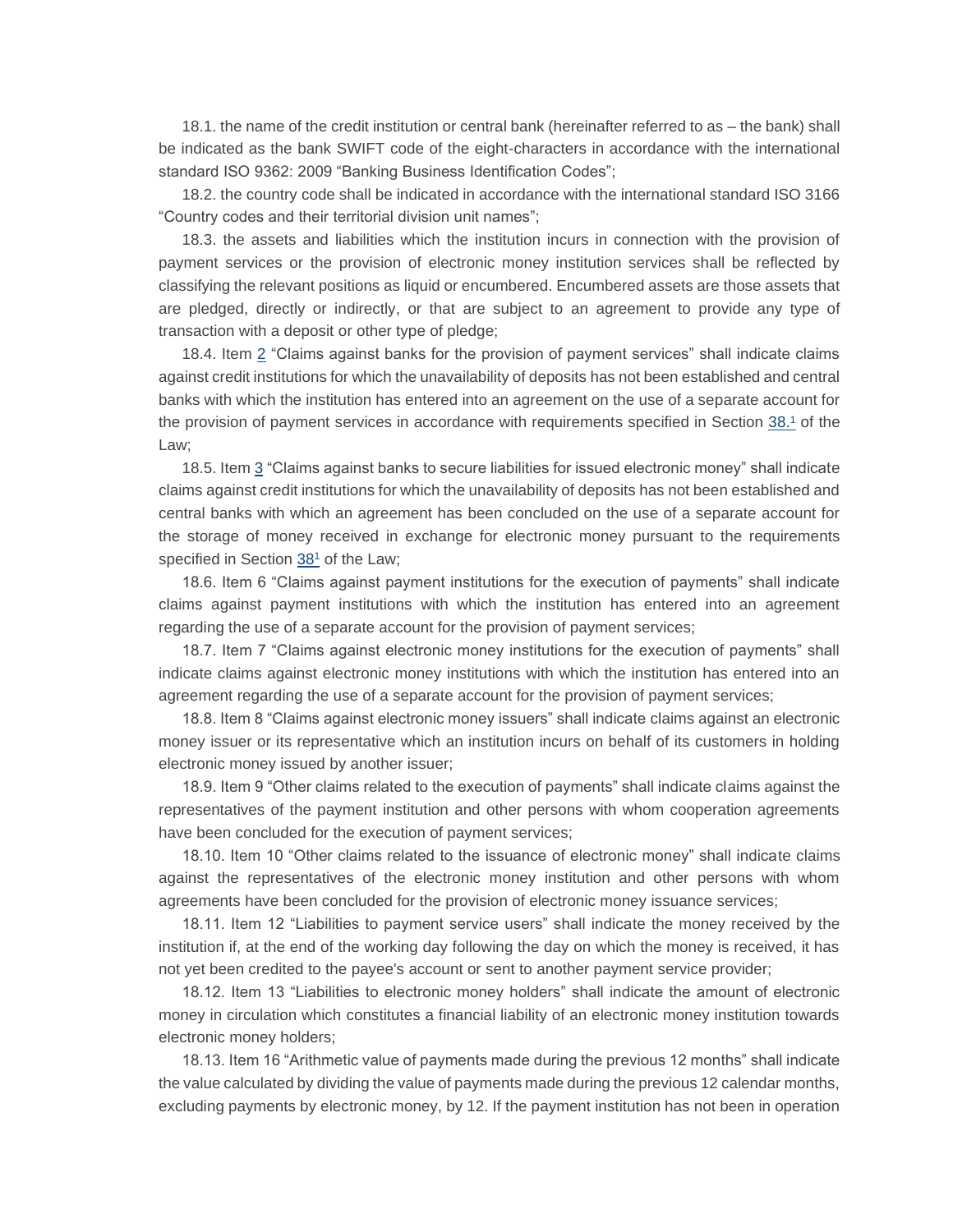for a full 12 calendar months, this item shall indicate the arithmetic value of the payments made from the calendar month in which it actually started providing payment services;

18.14. Item 17 "Total amount of payments made in the framework of the provision of payment services" shall indicate the total amount of payments made by the institution from the beginning of the accounting year to the last date of the'' relevant quarter;

18.15. Item 18 "Total amount of payments made with electronic money" shall indicate the total amount of payments made by the institution with its issued electronic money from the beginning of the reporting year until the last date of the relevant quarter;

18.16. Item [19](https://m.likumi.lv/ta/id/320097#p19) "Average amount of electronic money in circulation" shall indicate the arithmetic value of the financial liabilities of the electronic money institution arising from the issue of electronic money, calculated in accordance with the requirements of Section [1,](https://m.likumi.lv/ta/id/320097#p1) Paragraph  $2<sup>3</sup>$  of the Law. If the electronic money institution has not been in operation for a full six calendar months, this item shall indicate the average amount of electronic money in circulation from the date of commencement of the issue of electronic money;

18.17. Item 20 "Total amount of redeemed electronic money" shall indicate the total amount of electronic money redeemed by the electronic money institution from the beginning of the reporting year until the last date of the relevant quarter.

#### **IV. Submission of reports**

19. The licensed institution shall prepare:

19.1. the reports referred to in [Paragraph](https://m.likumi.lv/ta/id/320097#p8) [7](https://m.likumi.lv/ta/id/320097#p7) or [8](https://m.likumi.lv/ta/id/320097#p8) of these Regulations regarding the situation on the last date of each quarter and submit them to the Commission by the 15th day of the month following the reporting quarter;

19.2. the reports referred to in [Paragraph 9](https://m.likumi.lv/ta/id/320097#p9) of these Regulations regarding the situation on 30 June and 31 December and submit them to the Commission by the 15th day of the month following the reporting date.

20. The registered institution shall prepare:

20.1. the report referred to in Paragraphs [7.1](https://m.likumi.lv/ta/id/320097#p7.1) and [7.2](https://m.likumi.lv/ta/id/320097#p7.2) of these Regulations regarding the situation on 30 June and 31 December and submit it to the Commission by the 15th day of the month following the reporting date;

20.2. the report referred to in Paragraph [7.4](https://m.likumi.lv/ta/id/320097#p7.4) of these Regulations regarding the situation on the last date of each quarter and submit it to the Commission by the 15th day of the month following the reporting quarter.

21. The reports shall be prepared for submission in accordance with the Commission Regulation No. 76 ["Normative Regulations on the Submission of Electronically Prepared Reports"](https://m.likumi.lv/ta/id/315619-elektroniski-sagatavoto-parskatu-iesniegsanas-normativie-noteikumi) of 18 June 2020. The information shall be provided electronically in XBRL (Extensible Business Reporting Language) file format in accordance with the taxonomy prepared by the Commission and published on the Commission's website (www.fktk.lv). If the respondent cannot prepare the reports in XBRL file format, they can be submitted in XLSX (Microsoft Excel Open XML) file format by filling in the XLSX file prepared by the Commission and published in the Data Reporting System (https://dati.fktk.lv).

22. Where the Commission identifies that the report has been prepared erroneously, it shall be notified to the submitter of the report. Unless the Commission has indicated a different deadline, the corrected report shall be submitted not later than on the working day following receipt of the notification of the existence of errors from the Commission.

### **V. Final Provision**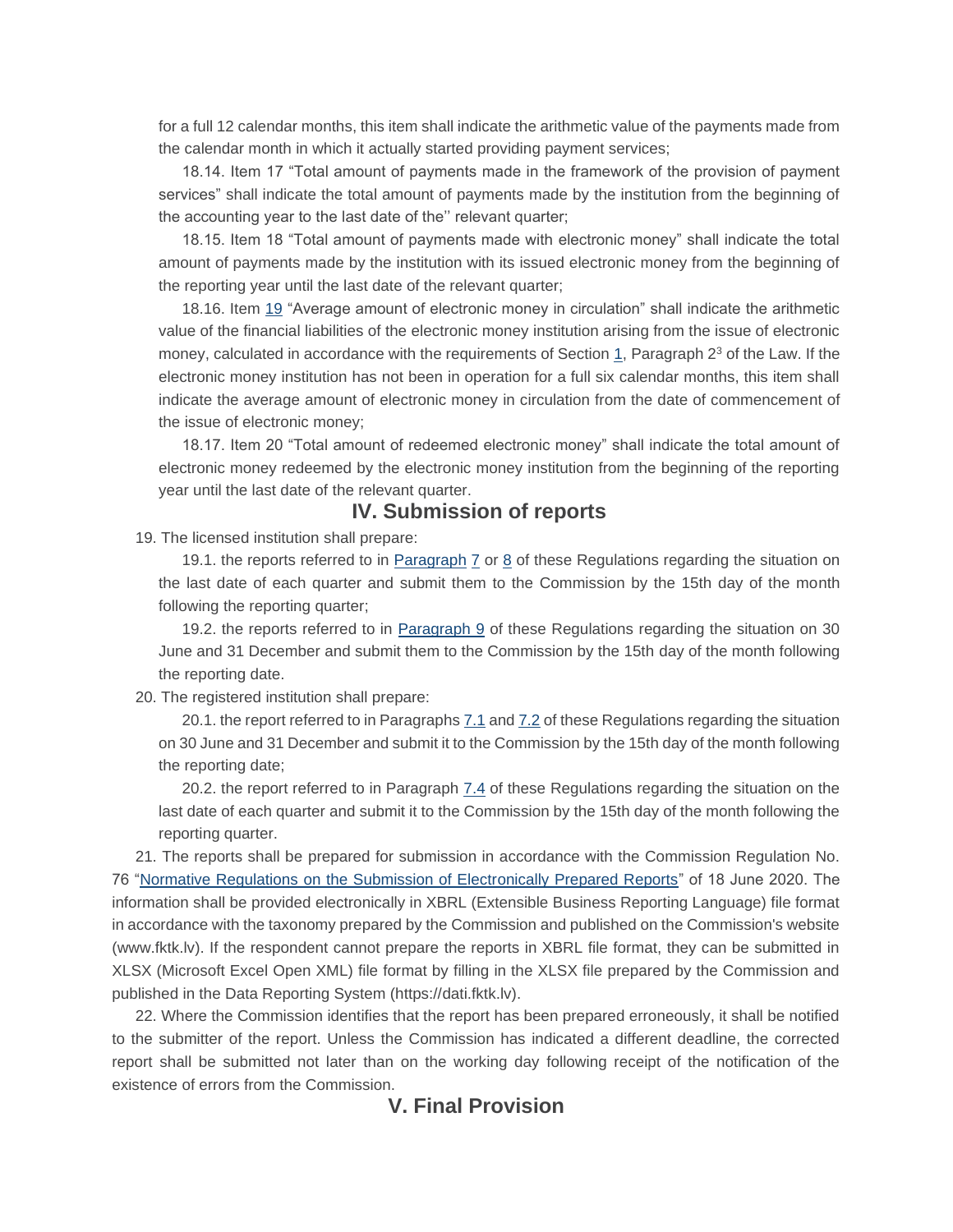23. With the entry into force of these Regulations, the normative regulations of the Commission No. 156 of 26 September 2018 "Normative Regulations for the Preparation of Requirements and Reports Regulating the Activities of a Payment Institution and an Electronic Money Institution" shall become void.

#### **Informative reference to European Union Directives**

The Regulation incorporates the legal provisions arising out of:

1) Directive 2009/110/EC of the European Parliament and of the Council of 16 September 2009 on the taking up, pursuit and prudential supervision of the business of electronic money institutions amending Directives 2005/60/EC and 2006/48/EC and repealing Directive 2000/46/EC;

2) Directive (EU) 2015/2366 of the European Parliament and of the Council of 25 November 2015 on payment services in the internal market, amending Directives 2002/65/EC, 2009/110/EC and 2013/36/EU and Regulation (EU) No 1093/2010, and repealing Directive [2007/64/EC](http://eur-lex.europa.eu/eli/dir/2007/64/oj/?locale=LV) (Text with EEA relevance)

Chairperson of the Financial and Capital Market Commission *S. Purgaile* [Annex](https://m.likumi.lv/wwwraksti/2021/006/BILDES/FKTK_244/P1.DOCX) 1

to Regulation No. 244 of 22 December 2020 of the Financial and Capital Market Commission

Institution name:

### **Institution's Balance sheet statement**

\_\_\_\_\_ \_\_\_\_\_\_\_\_\_\_\_\_\_\_\_\_\_\_\_ \_\_ (reporting period)

|                                                                                   |           |           | Book value        |                     |
|-----------------------------------------------------------------------------------|-----------|-----------|-------------------|---------------------|
| Item title                                                                        | Item code | Residents | Non-<br>residents | In total<br>$(1+2)$ |
| A                                                                                 | B         |           |                   |                     |
| ASSET (1100+1200+1300+1400+1500+1600+1700)                                        | 1000      |           |                   |                     |
| <b>I. Long-term investments</b>                                                   |           |           |                   |                     |
| 1. Intangible assets                                                              | 1100      |           |                   |                     |
| 2. Fixed assets $(1210+1220)$                                                     | 1200      |           |                   |                     |
| $ 2.1$ . Real estate                                                              | 1210      |           |                   |                     |
| $2.2.$ Other                                                                      | 1220      |           |                   |                     |
| 3. Long-term financial investments<br>$(1310+1320+1330+1340+1350+1360+1370+1380)$ | 1300      |           |                   |                     |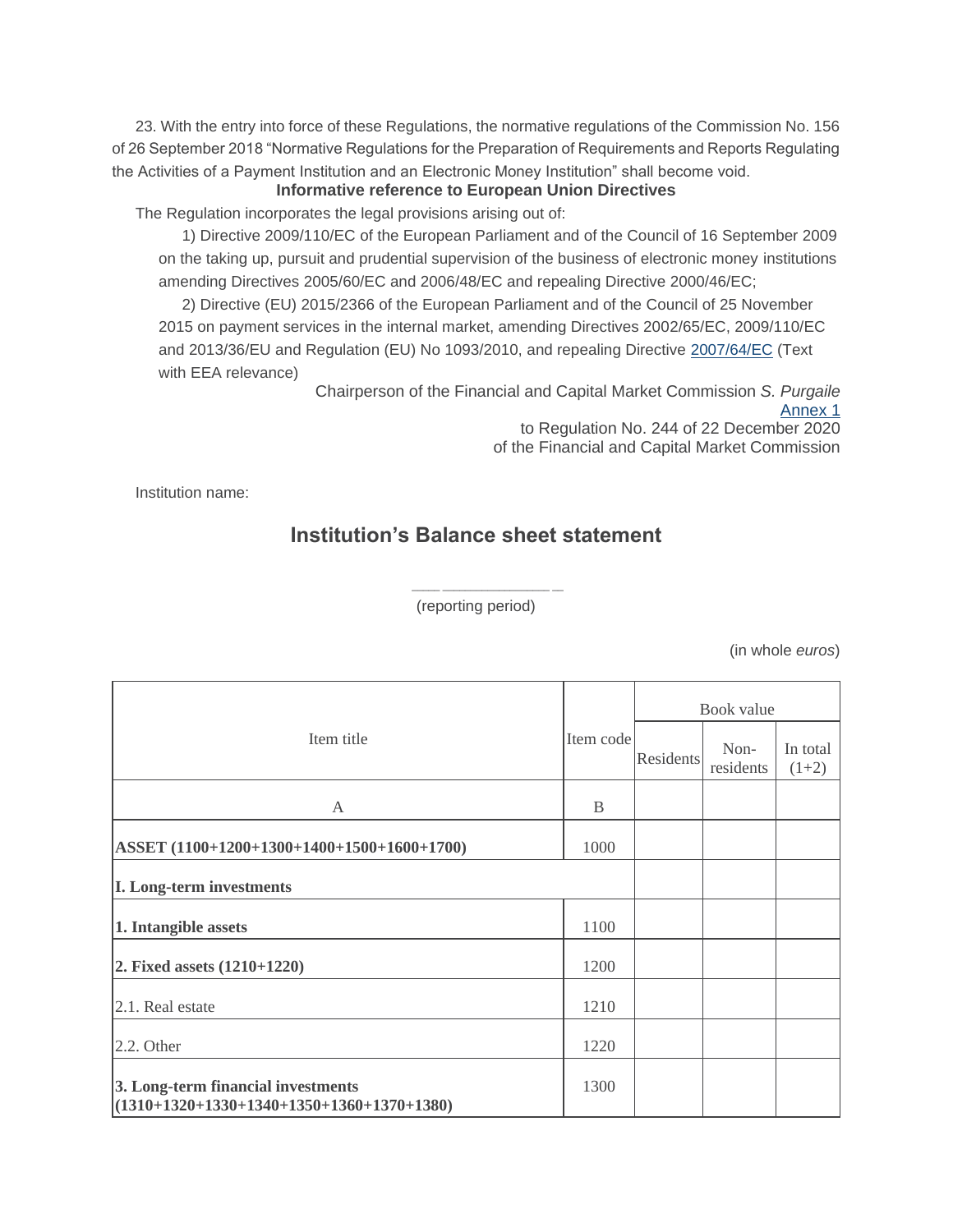| 3.1 Shareholding in related companies                          | 1310 |  |  |
|----------------------------------------------------------------|------|--|--|
| 3.2. Loans to related companies                                | 1320 |  |  |
| 3.3 Shareholding in the capital of associated companies        | 1330 |  |  |
| 3.4. Loans to associated companies                             | 1340 |  |  |
| 3.5. Other securities and investments                          | 1350 |  |  |
| 3.6. Own stocks and shares                                     | 1360 |  |  |
| 3.7. Loans to shareholders and management                      | 1370 |  |  |
| 3.8. Other                                                     | 1380 |  |  |
| <b>II.</b> Current assets                                      |      |  |  |
| 4. Inventories                                                 | 1400 |  |  |
| 5. Receivables (1510+1520+1530+1540+1550+1560+1570)            | 1500 |  |  |
| 5.1 Trade receivables                                          | 1510 |  |  |
| 5.2 Debts of related companies                                 | 1520 |  |  |
| 5.3 Debts of associated companies                              | 1530 |  |  |
| 5.4 Other receivables                                          | 1540 |  |  |
| incl. short - term loans related to payment services           | 1541 |  |  |
| 5.5 Unpaid share capital of the Company                        | 1550 |  |  |
| 5.6 Short-term loans to shareholders or members and management | 1560 |  |  |
| 5.7 Other                                                      | 1570 |  |  |
| 6. Short-term financial investments $(1610+1620+1630+1640)$    | 1600 |  |  |
| 6.1. Shareholding in related companies                         | 1610 |  |  |
| 6.2 Own stocks and shares                                      | 1620 |  |  |
| 6.3. Other securities and shareholdings                        | 1630 |  |  |
| 6.4. Other                                                     | 1640 |  |  |
| 7. Cash                                                        | 1700 |  |  |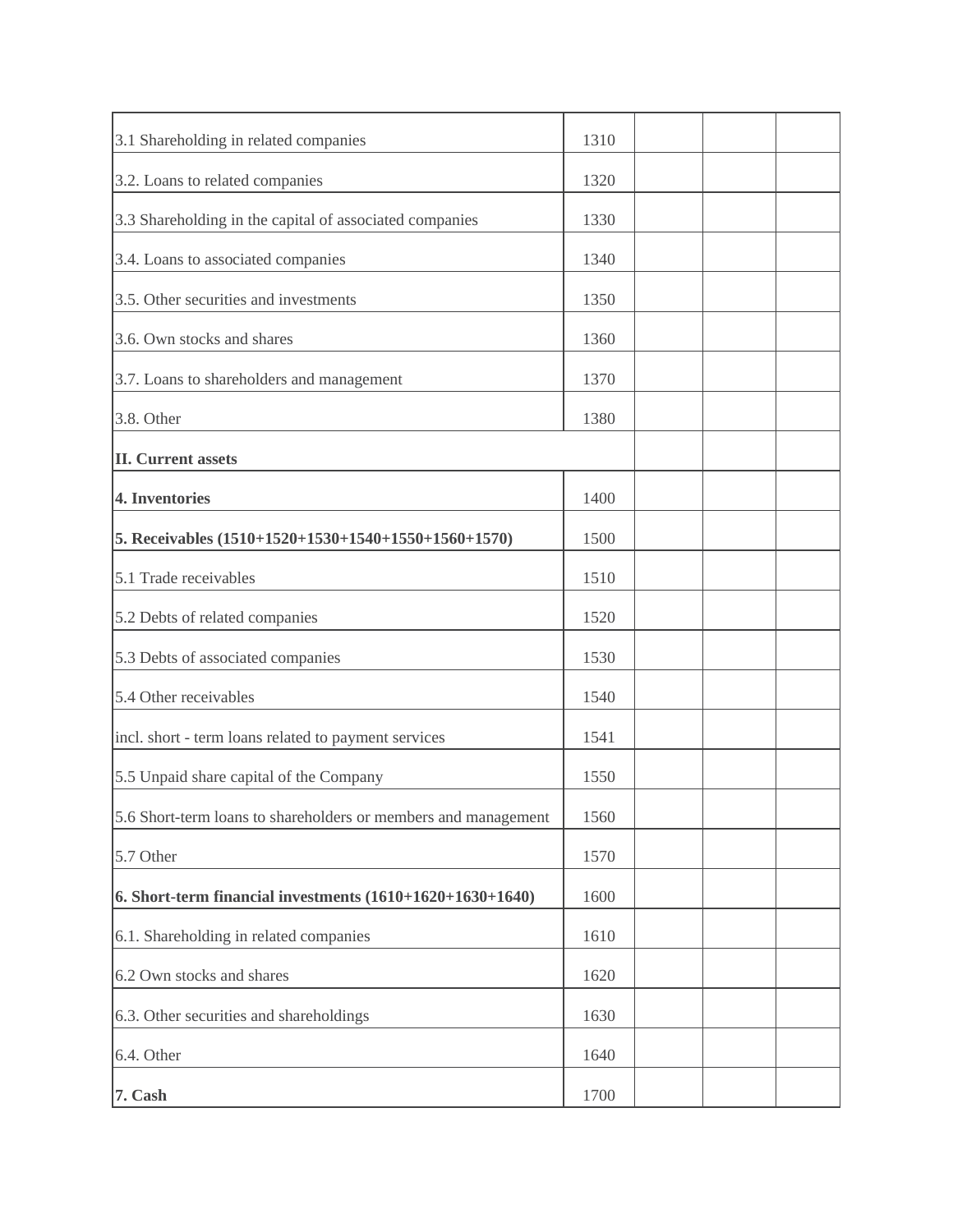| EQUITY AND LIABILITIES (2100+2200+2300+2400)                               | 2000 |  |
|----------------------------------------------------------------------------|------|--|
| 8. Own funds (2110+2120+2130+2140+2150+2160+2170+2180)                     | 2100 |  |
| 8.1. Share capital                                                         | 2110 |  |
| 8.2. Stock (share) emission premium                                        | 2120 |  |
| 8.3. Long-term investment revaluation reserve                              | 2130 |  |
| 8.4. Fair value reserve of financial instruments                           | 2140 |  |
| 8.5. Reserves                                                              | 2150 |  |
| 8.6. Retained earnings or uncovered losses of previous years               | 2160 |  |
| 8.7. Profit or loss for the reporting year                                 | 2170 |  |
| 8.8. Other                                                                 | 2180 |  |
| 9. Provisions                                                              | 2200 |  |
| 10. Long-term<br>creditors (2310+2320+2330+2340+2350+2360+2370+2380)       | 2300 |  |
| 10.1. Loans from credit institutions                                       | 2310 |  |
| 10.2. Other loans                                                          | 2320 |  |
| 10.3. Advance payments received from customers                             | 2330 |  |
| 10.4. Accounts payable to suppliers and contractors                        | 2340 |  |
| 10.5. Debts to related companies                                           | 2350 |  |
| 10.6. Debts to associates                                                  | 2360 |  |
| 10.7. Unpaid dividends                                                     | 2370 |  |
| 10.8. Other                                                                | 2380 |  |
| 11. Short term<br>creditors (2410+2420+2430+2440+2450+2460+2470+2480+2490) | 2400 |  |
| 11.1 Loans from credit institutions                                        | 2410 |  |
| 11.2. Other loans                                                          | 2420 |  |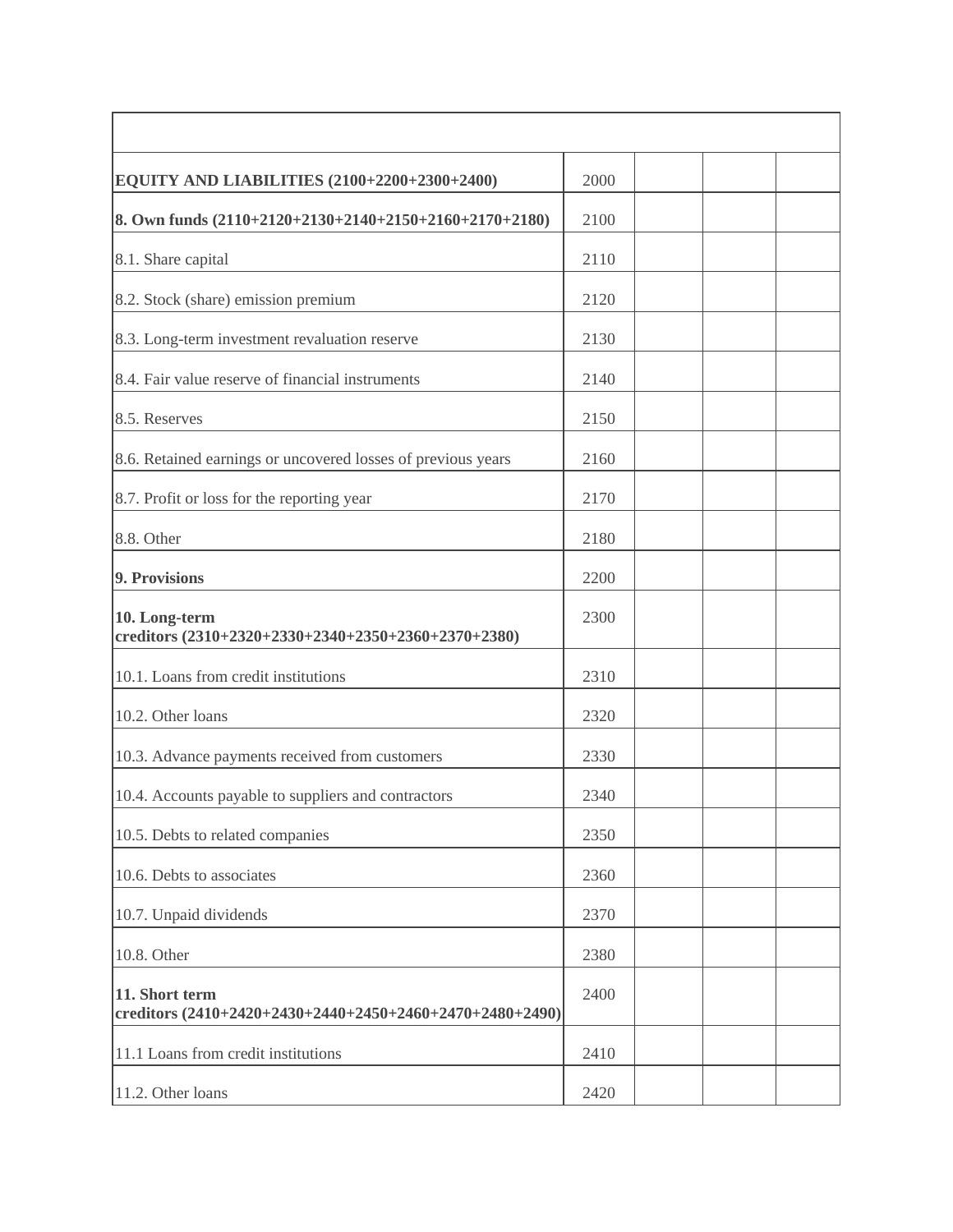| 11.3. Advance payments received from customers       | 2430 |  |
|------------------------------------------------------|------|--|
| 11.4. Accounts payable to suppliers and contractors  | 2440 |  |
| 11.5. Debts to related companies                     | 2450 |  |
| 11.6. Debts to associates                            | 2460 |  |
| 11.7. Unpaid dividends                               | 2470 |  |
| 11.8. Accrued liabilities                            | 2480 |  |
| 11.9. Other                                          | 2490 |  |
|                                                      |      |  |
| <b>POSSIBLE LIABILITIES (3100+3200+3300)</b>         | 3000 |  |
| 12.1. Guarantees (warranties)                        | 3100 |  |
| 12.2. Possible liabilities and execution of payments | 3200 |  |
| 12.3. Other possible liabilities                     | 3300 |  |

(Given name, surname)

Prepared by:

(name, surname, e-mail address, telephone number)

[Annex](https://m.likumi.lv/wwwraksti/2021/006/BILDES/FKTK_244/P2.DOCX) 2 to Regulation No. 244 of 22 December 2020 of the Financial and Capital Market Commission

Institution name:

## **Institution's Profit or Loss Statement**

\_\_\_\_\_ \_\_\_\_\_\_\_\_\_\_\_\_\_\_\_\_\_\_\_ \_\_ (reporting period)

| Item title   | Item code | Book value |
|--------------|-----------|------------|
| Net turnover | 1010      |            |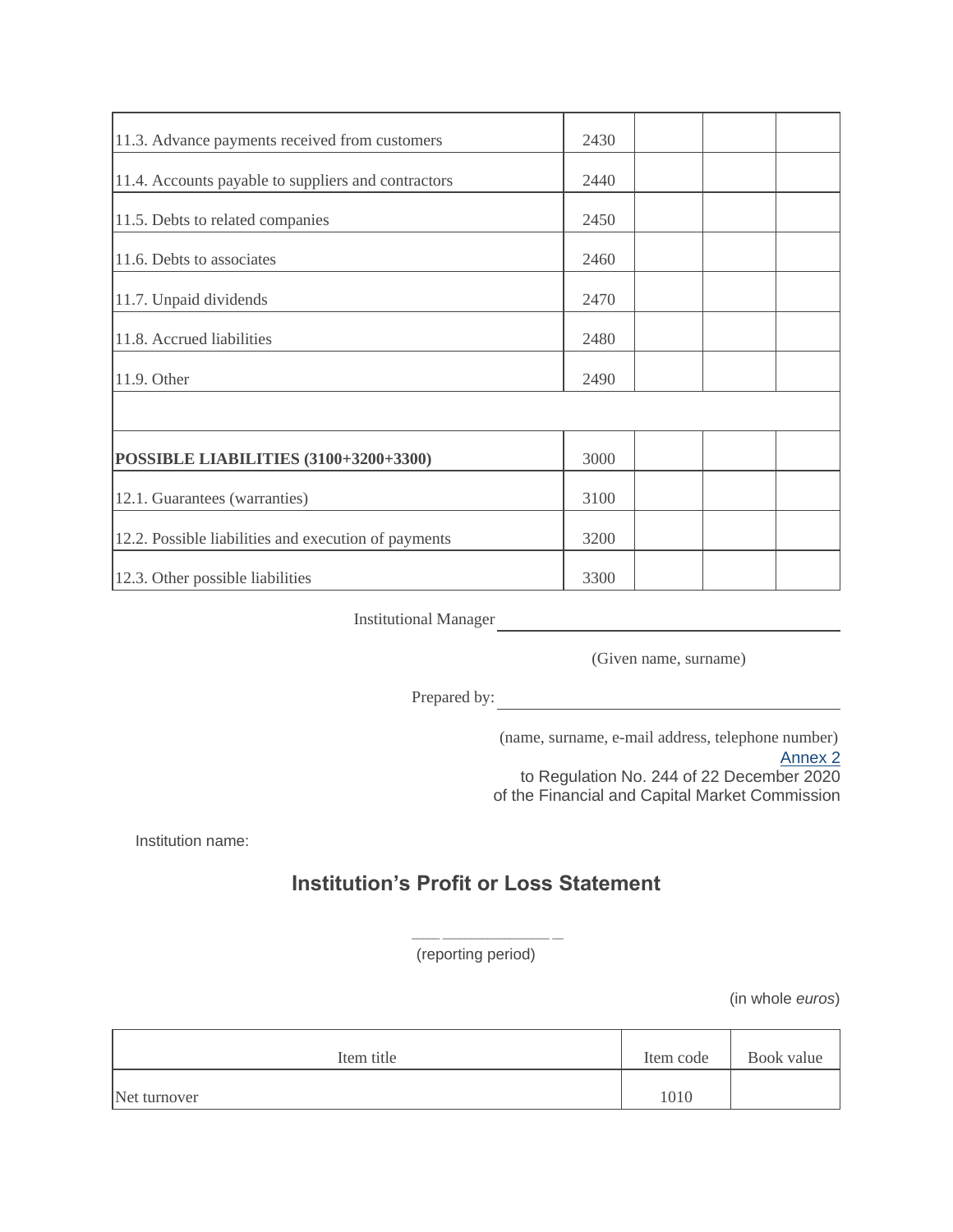| incl. gross revenue related to the provision of services by the payment<br>institution                                                                       | 1011 |  |
|--------------------------------------------------------------------------------------------------------------------------------------------------------------|------|--|
| incl. gross revenue related to the provision of electronic money institution<br>services                                                                     | 1012 |  |
| Cost of production of products sold, costs of purchase of goods or services<br>provided, incl. costs related to the provision of services by the institution | 1020 |  |
| Gross profit or loss (1010-1020)                                                                                                                             | 1030 |  |
| Selling costs                                                                                                                                                | 1040 |  |
| Administrative costs                                                                                                                                         | 1050 |  |
| Other income from business activities                                                                                                                        | 1060 |  |
| Other costs of business activity                                                                                                                             | 1070 |  |
| Income from participation $(1081+1082+1083)$                                                                                                                 | 1080 |  |
| a) in the capital of related companies                                                                                                                       | 1081 |  |
| b) in the capital of associated companies                                                                                                                    | 1082 |  |
| c) in the capital of other companies                                                                                                                         | 1083 |  |
| Income from other securities and loans constituting long-term financial<br>investments $(1091+1092)$                                                         | 1090 |  |
| a) from related companies                                                                                                                                    | 1091 |  |
| b) from associates and other companies, as well as from securities and other<br>long-term debtors                                                            | 1092 |  |
| Other interest income and similar income $(1101+1102)$                                                                                                       | 1100 |  |
| a) from related companies                                                                                                                                    | 1101 |  |
| b) from other persons                                                                                                                                        | 1102 |  |
| Revaluation result of long-term and short-term investments $(+/-)$                                                                                           | 1110 |  |
| Realised increase / decrease in the value of long-term and short-term<br>investments $(+/-)$                                                                 | 1120 |  |
| Interest payments and similar costs (1131+1132)                                                                                                              | 1130 |  |
| a) to related companies                                                                                                                                      | 1131 |  |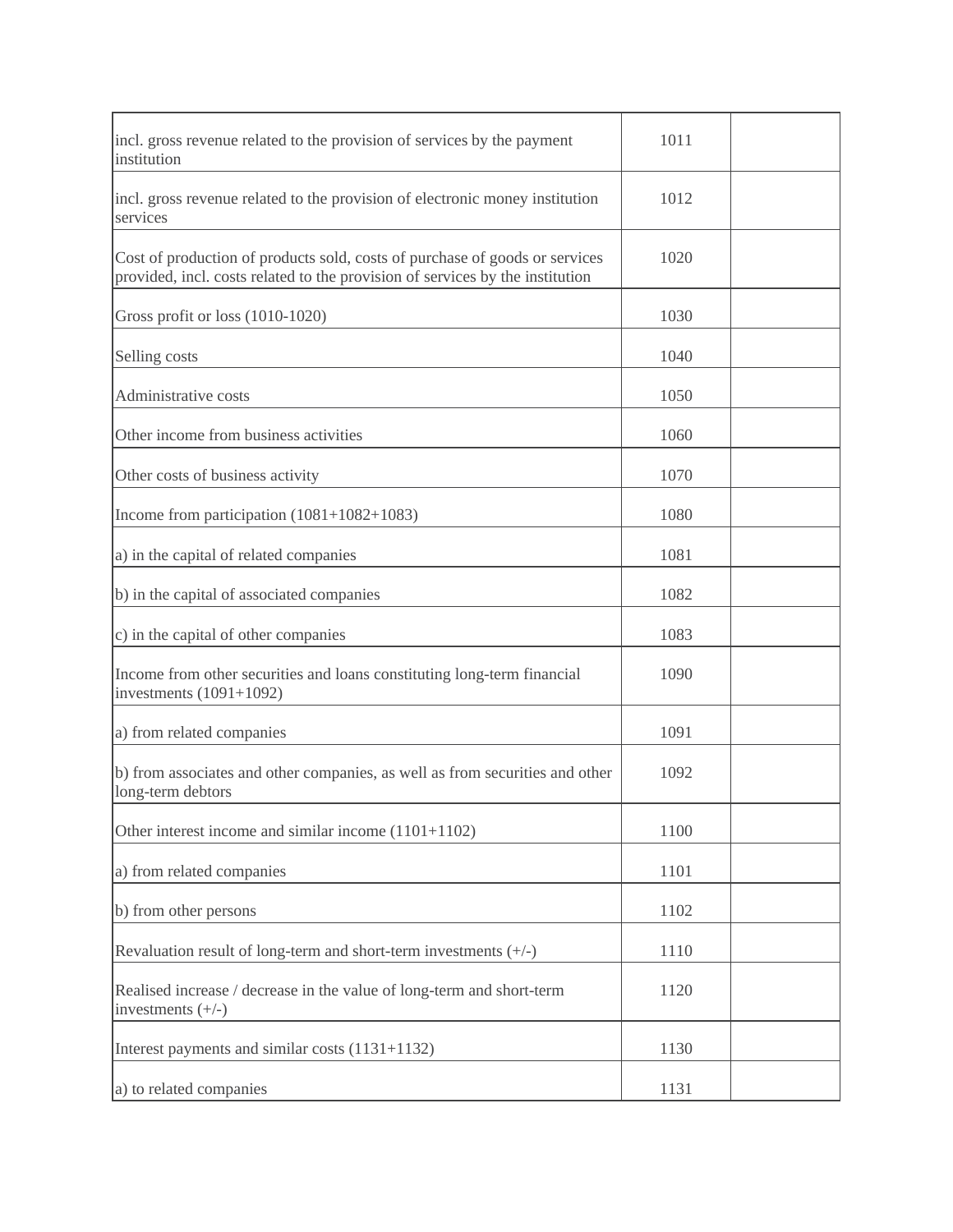| b) other persons                                                                                         | 1132 |  |
|----------------------------------------------------------------------------------------------------------|------|--|
| Profit or loss before corporate income tax (1030-1040-1050+1060-<br>$1070+1080+1090+1100+1110+1120-1130$ | 1140 |  |
| Corporate income tax for the reporting year                                                              | 1150 |  |
| Profit or loss after the calculation of corporate income tax (1140-1150)                                 | 1160 |  |
| Extraordinary dividends                                                                                  | 1170 |  |
| Profit or loss for the reporting year (1160-1170)                                                        | 1180 |  |

(Given name, surname)

Prepared by:

(name, surname, e-mail address, telephone number)

[Annex](https://m.likumi.lv/wwwraksti/2021/006/BILDES/FKTK_244/P3.DOCX) 3

to Regulation No. 244 of 22 December 2020 of the Financial and Capital Market Commission

Institution name:

## **A. Calculation of the institution's own funds and their adequacy**

(reporting period)

\_\_\_\_\_ \_\_\_\_\_\_\_\_\_\_\_\_\_\_\_\_\_\_\_ \_\_

| Item title                                                                      | Ite<br>m<br>cod<br>e | Amou<br>nt |
|---------------------------------------------------------------------------------|----------------------|------------|
|                                                                                 |                      |            |
| A                                                                               | B                    |            |
| <b>Common Equity Tier 1</b>                                                     |                      | X          |
| Equity instruments that are eligible for classification as Common Equity Tier 1 | 101                  |            |
| incl. paid-up equity instruments                                                | 102                  |            |
| incl. share premium                                                             | 103                  |            |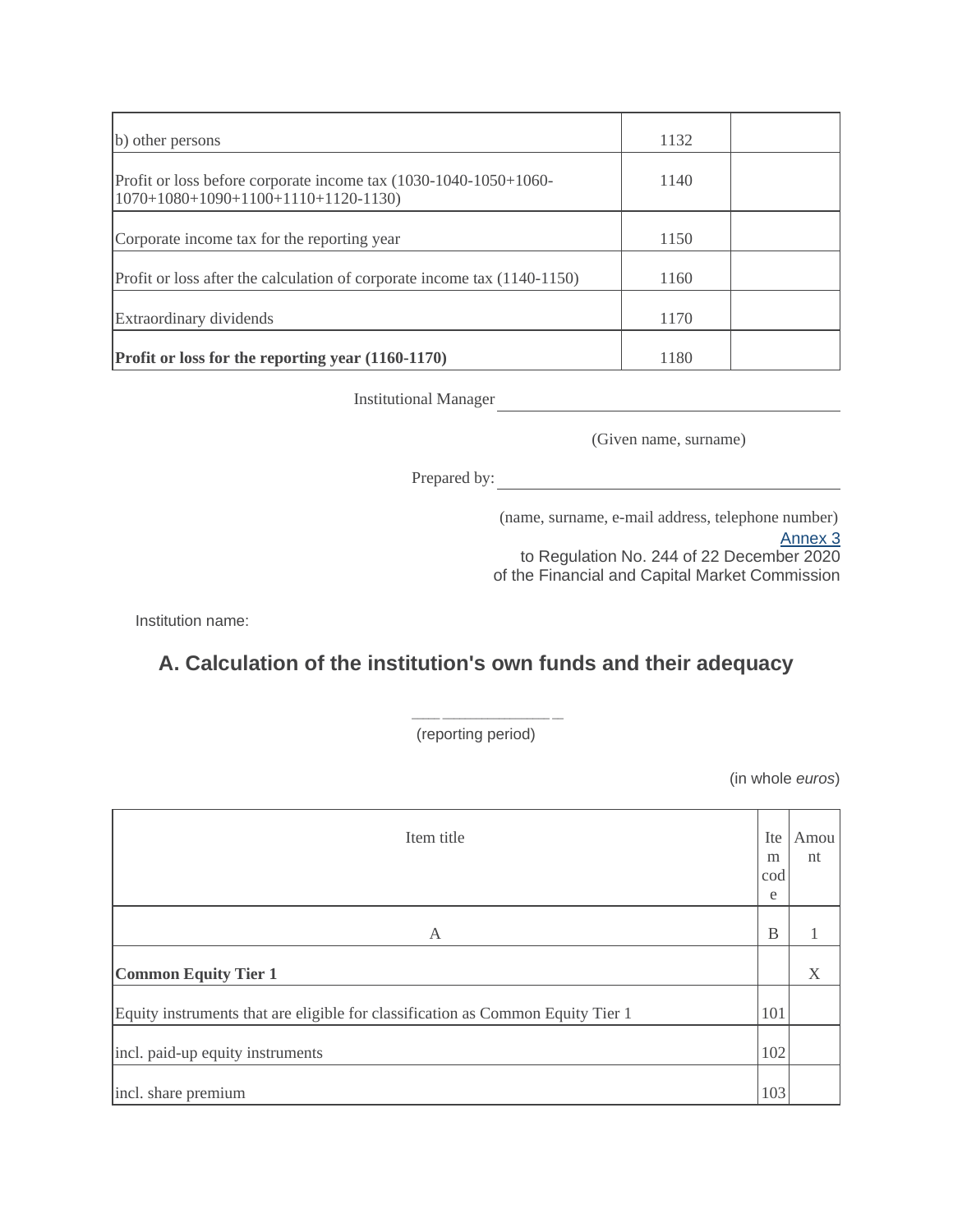| Common Equity Tier 1 instruments (-)                                                                                                                              | 104 |  |
|-------------------------------------------------------------------------------------------------------------------------------------------------------------------|-----|--|
| Actual or possible liabilities to purchase Common Equity Tier 1 instruments (-)                                                                                   | 105 |  |
| Retained earnings                                                                                                                                                 | 106 |  |
| incl. retained earnings for previous years                                                                                                                        | 107 |  |
| incl. adequate profit or loss                                                                                                                                     | 108 |  |
| Other accrued comprehensive income                                                                                                                                | 109 |  |
| Other reserves                                                                                                                                                    | 110 |  |
| Reserve for risks                                                                                                                                                 | 111 |  |
| Minority shareholding recognised in Common Equity Tier 1                                                                                                          | 112 |  |
| Common Equity Tier 1 adjustments related to prudential filters                                                                                                    | 113 |  |
| Intangible assets (-)                                                                                                                                             | 114 |  |
| Other intangible assets (-)                                                                                                                                       | 115 |  |
| Deferred tax assets, the realisation of which depends on future profits and which do not result<br>from temporary balances, less the related tax liabilities (-)  | 116 |  |
| Defined benefit pension plan assets (-)                                                                                                                           | 117 |  |
| Mutual shareholding in Common Equity Tier 1 (-)                                                                                                                   | 118 |  |
| Excess: the amount by which the deduction from Additional Equity Tier 1 items exceeds<br>Additional Equity Tier 1 (-)                                             | 119 |  |
| Material non-financial holdings that may alternatively be assigned a risk weight of 1 250% (-)                                                                    | 120 |  |
| Securitisation items that may alternatively be assigned a risk weight of 1 250% (-)                                                                               | 121 |  |
| Outstanding deliveries that may alternatively be assigned a risk weight of 1 250% (-)                                                                             | 122 |  |
| Common Equity Tier 1 instruments of financial institutions in which the institution has no<br>significant investment (-)                                          | 123 |  |
| Deductible deferred tax assets, the realisation of which depends on future profits and which result 124<br>from temporary differences due to time differences (-) |     |  |
| Common Equity Tier 1 instruments of financial institutions in which the institution has a<br>significant investment (-)                                           | 125 |  |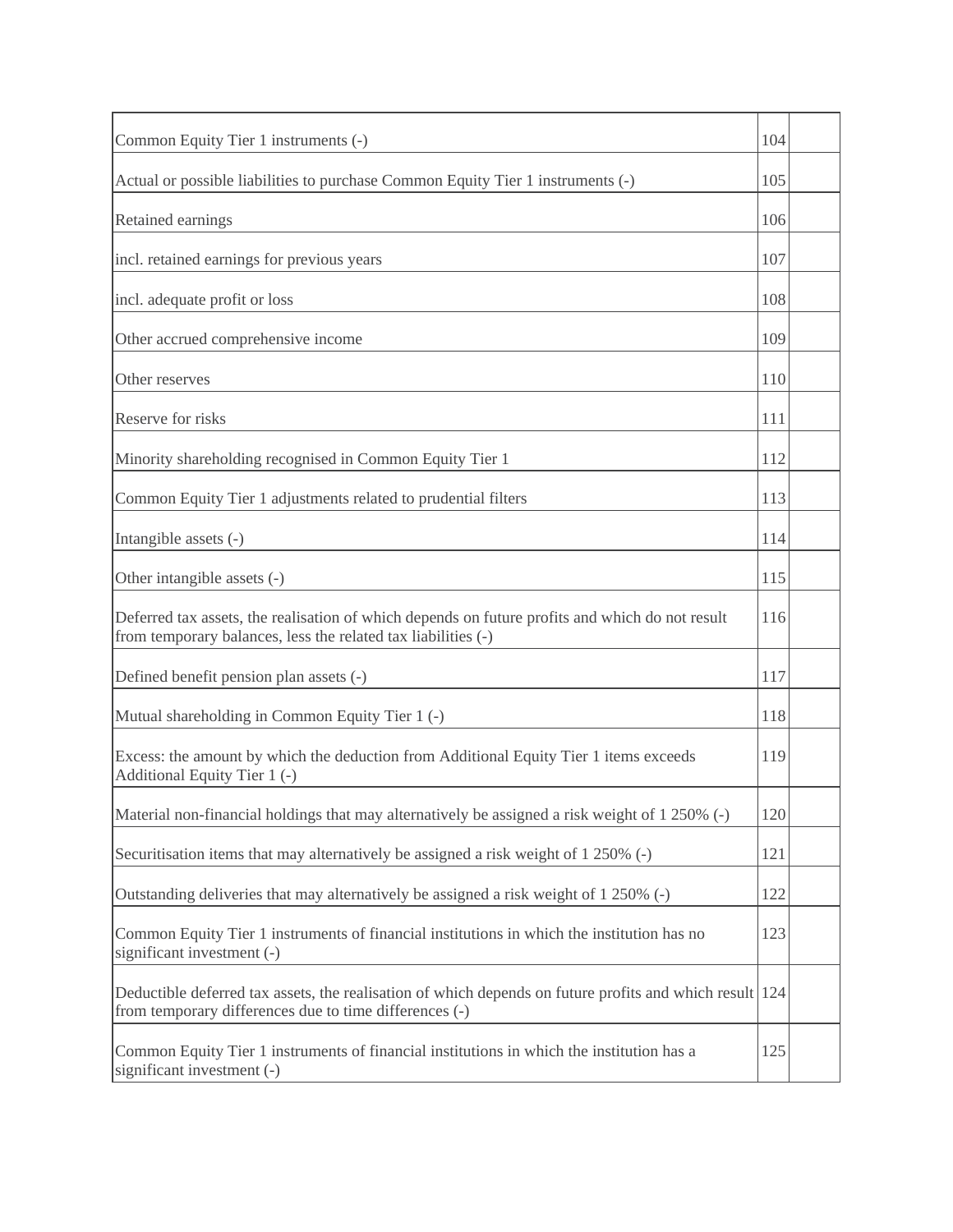| Amount above the 17.65% threshold (-)                                                                                                              | 126 |   |
|----------------------------------------------------------------------------------------------------------------------------------------------------|-----|---|
| Additional deductions from Common Equity Tier 1 under Section 3 of Regulation (EU) No<br>$575/2013$ (-)                                            | 127 |   |
| Common Equity Tier 1 items or deductions – other                                                                                                   | 128 |   |
| In total<br>$(101+104+105+106+109+110+111+112+113+114+115+116+117+118+119+120+121+122+123$<br>$+124+125+126+127+128$                               | 100 |   |
| <b>Additional Equity Tear 1</b>                                                                                                                    |     | X |
| Equity instruments that are eligible for classification as Additional Equity Tier 1                                                                | 201 |   |
| incl. paid-up equity instruments                                                                                                                   | 202 |   |
| incl. share premium                                                                                                                                | 203 |   |
| Additional Equity Tier 1 instruments (-)                                                                                                           | 204 |   |
| Actual or possible liabilities to acquire Additional Equity Tier 1 instruments (-)                                                                 | 205 |   |
| Instruments issued by a subsidiary that are recognised in Additional Equity Tier 1                                                                 | 206 |   |
| Mutual shareholding in Additional Equity Tier 1 (-)                                                                                                | 207 |   |
| Additional Equity Tier 1 instruments of financial institutions in which the institution has no<br>significant investment (-)                       | 208 |   |
| Additional Equity Tier 1 instruments of financial institutions in which the institution has a<br>significant investment (-)                        | 209 |   |
| Excess: the amount by which deductions from Equity Tier 2 items exceed Equity Tier 2 (-)                                                           | 210 |   |
| Excess: the amount by which deductions from Additional Equity Tier 1 items exceed Additional<br>Equity Tier 1 (deducted from Common Equity Tier 1) | 211 |   |
| Additional deductions from Additional Equity Tier 1 under Section 3 of Regulation (EU) No<br>$575/2013$ (-)                                        | 212 |   |
| Additional Equity Tier 1 items or deductions – other                                                                                               | 213 |   |
| In total $(201+204+205+206+207+208+209+210+211+212+213)$                                                                                           | 200 |   |
| <b>Equity Tier 1</b> (100+200)                                                                                                                     | 300 |   |
| <b>Equity Tier 2</b>                                                                                                                               |     | X |
| Equity instruments and subordinated loans that are eligible for classification as Equity Tier 2                                                    | 401 |   |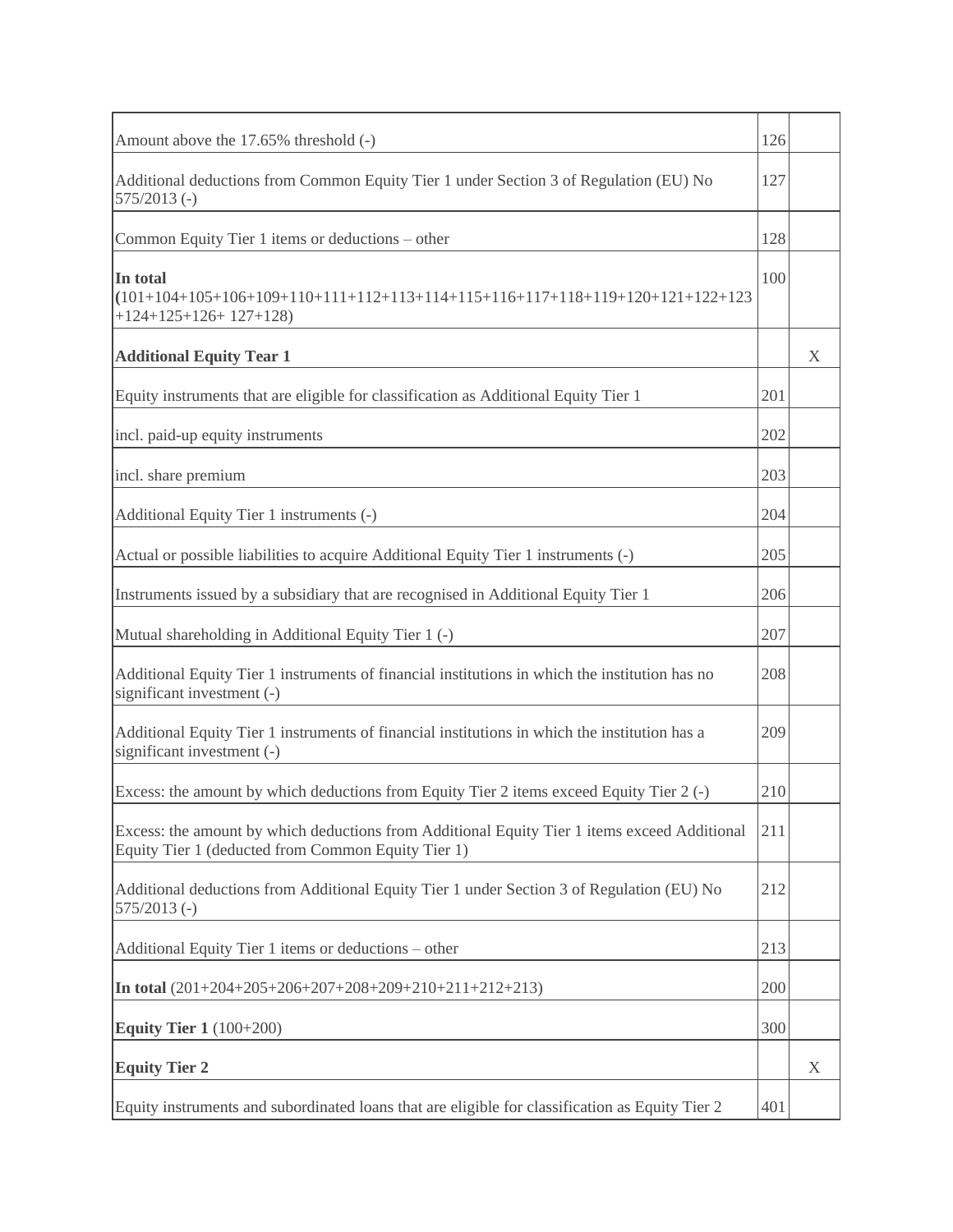| incl. paid-up equity instruments and subordinated loans                                                                                  | 402 |  |
|------------------------------------------------------------------------------------------------------------------------------------------|-----|--|
| incl. share premium                                                                                                                      | 403 |  |
| Equity Tier 2 instruments (-)                                                                                                            | 404 |  |
| Actual and possible liabilities to purchase Equity Tier 2 instruments (-)                                                                | 405 |  |
| Instruments issued by a subsidiary that are recognised in Equity Tier 2                                                                  | 406 |  |
| Mutual shareholdings in Equity Tier 2 (-)                                                                                                | 407 |  |
| Equity Tier 2 instruments of financial institutions in which the institution has no significant<br>investment (-)                        | 408 |  |
| Equity Tier 2 instruments of financial institutions in which the institution has a significant<br>investment (-)                         | 409 |  |
| Excess: the amount by which deductions from Equity Tier 2 items exceed Equity Tier 2<br>(deducted from Additional Equity Tier 1)         | 410 |  |
| Additional deductions from Equity Tier 2 under Section 3 of Regulation (EU) No 575/2013                                                  | 411 |  |
| Equity Tier 2 items or deductions – other                                                                                                | 412 |  |
| In total $(401+404+405+406+407+408+409+410+411+412)$                                                                                     | 400 |  |
| <b>Equity</b> (300+400)                                                                                                                  | 500 |  |
| Excess of equity over the minimum initial capital of a payment institution (500-EUR)<br>(20,000; 50,000; 125,000))                       | 600 |  |
| Excess of equity over the minimum initial capital of an electronic money institution (500-<br>EUR 350 000-EUR (20 000; 50 000; 125 000)) | 700 |  |
| Excess of equity over the capital requirement for the institution (500-B. part 300-900x0.02)                                             | 800 |  |
| Average amount of electronic money in circulation                                                                                        | 900 |  |

# **B. Calculation of capital requirements**

|               |              |                              |                                             |                                                 | The amount of the arithmetic value per month of<br>payments made in the previous 12 months | Arithmetic<br>value per     |                                                    |                                               |
|---------------|--------------|------------------------------|---------------------------------------------|-------------------------------------------------|--------------------------------------------------------------------------------------------|-----------------------------|----------------------------------------------------|-----------------------------------------------|
| Item<br>title | Item<br>code | up to $5$<br>million<br>euro | from 5<br>million<br>up to<br><b>EUR 10</b> | from $10$<br>million<br>up to<br><b>EUR 100</b> | from $100$<br>million $up$<br>to EUR<br>250                                                | over 250<br>million<br>euro | month of<br>payments<br>made in the<br>previous 12 | Capital<br>Coefficient requirement<br>(11x12) |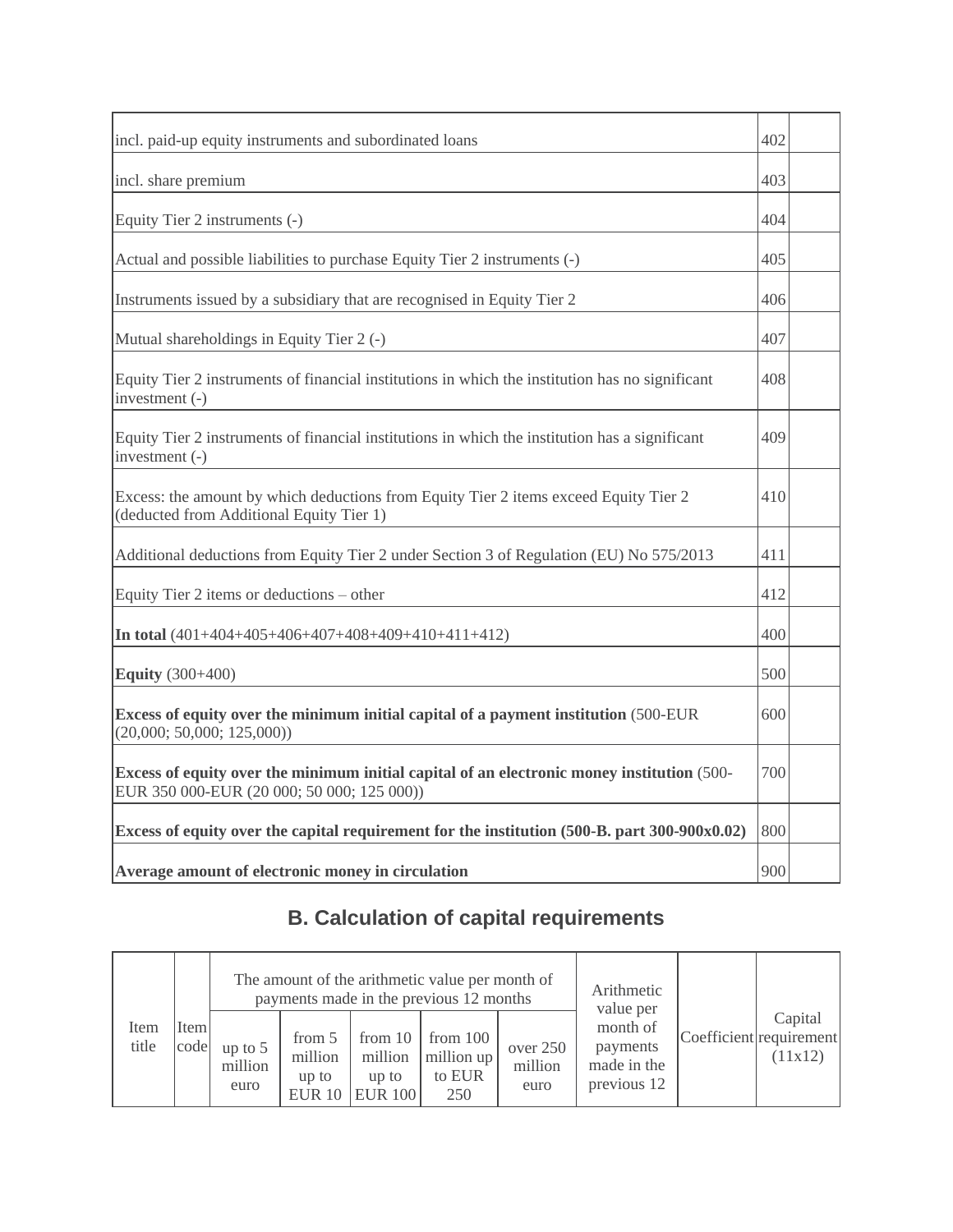|                                                                                                                      |              |                                                                                                                              |                         | euro                                                                                                                         | million        |                                                                                                                              | million<br>euro           |                                               | million<br>euro |                                                                                                                              |             | months<br>$(2+4+6+8+10)$ |             |                  |
|----------------------------------------------------------------------------------------------------------------------|--------------|------------------------------------------------------------------------------------------------------------------------------|-------------------------|------------------------------------------------------------------------------------------------------------------------------|----------------|------------------------------------------------------------------------------------------------------------------------------|---------------------------|-----------------------------------------------|-----------------|------------------------------------------------------------------------------------------------------------------------------|-------------|--------------------------|-------------|------------------|
|                                                                                                                      |              | the<br>amount<br>$% \left( \left( \mathcal{A},\mathcal{A}\right) \right) =\left( \mathcal{A},\mathcal{A}\right)$ of<br>value |                         | the<br>amount<br>$% \left( \left( \mathcal{A},\mathcal{A}\right) \right) =\left( \mathcal{A},\mathcal{A}\right)$ of<br>value |                | the<br>amount<br>$% \left( \left( \mathcal{A},\mathcal{A}\right) \right) =\left( \mathcal{A},\mathcal{A}\right)$ of<br>value |                           | the<br>amount<br>$% \overline{a}$ of<br>value |                 | the<br>amount<br>$% \left( \left( \mathcal{A},\mathcal{A}\right) \right) =\left( \mathcal{A},\mathcal{A}\right)$ of<br>value |             |                          |             |                  |
| $\boldsymbol{\mathrm{A}}$                                                                                            | $\, {\bf B}$ | $\,1\,$                                                                                                                      | $\sqrt{2}$              | $\overline{3}$                                                                                                               | $\overline{4}$ | 5                                                                                                                            | $6\,$                     | $\tau$                                        | $8\,$           | $\overline{9}$                                                                                                               | 10          | $11\,$                   | 12          | 13               |
| Payment 100<br>service<br>referred<br>to in<br>Section<br>1(1)(f)<br>of the<br>Law                                   |              |                                                                                                                              |                         |                                                                                                                              |                |                                                                                                                              |                           |                                               |                 |                                                                                                                              |             |                          |             |                  |
| Payment 200<br>services<br>referred<br>to in<br>Section<br>1(1)<br>(a), (b),<br>(c), (d)<br>and (e)<br>of the<br>Law |              |                                                                                                                              |                         |                                                                                                                              |                |                                                                                                                              |                           |                                               |                 |                                                                                                                              |             |                          |             |                  |
| Total                                                                                                                | 300          | $\mathbf X$                                                                                                                  | $\overline{\mathrm{X}}$ | X                                                                                                                            | $\vert$ X      | $\mathbf X$                                                                                                                  | $\boldsymbol{\mathrm{X}}$ | $\mathbf X$                                   | $\mathbf X$     | $\boldsymbol{\mathrm{X}}$                                                                                                    | $\mathbf X$ | $\mathbf X$              | $\mathbf X$ | $\boldsymbol{0}$ |

(Given name, surname)

Prepared by:

(name, surname, e-mail address, telephone number)

[Annex](https://m.likumi.lv/wwwraksti/2021/006/BILDES/FKTK_244/P4.DOCX) 4 to Regulation No. 244 of 22 December 2020 of the Financial and Capital Market Commission

Institution name:

## **Institution's statement of customers' funds**

(reporting period)

\_\_\_\_\_ \_\_\_\_\_\_\_\_\_\_\_\_\_\_\_\_\_\_\_ \_\_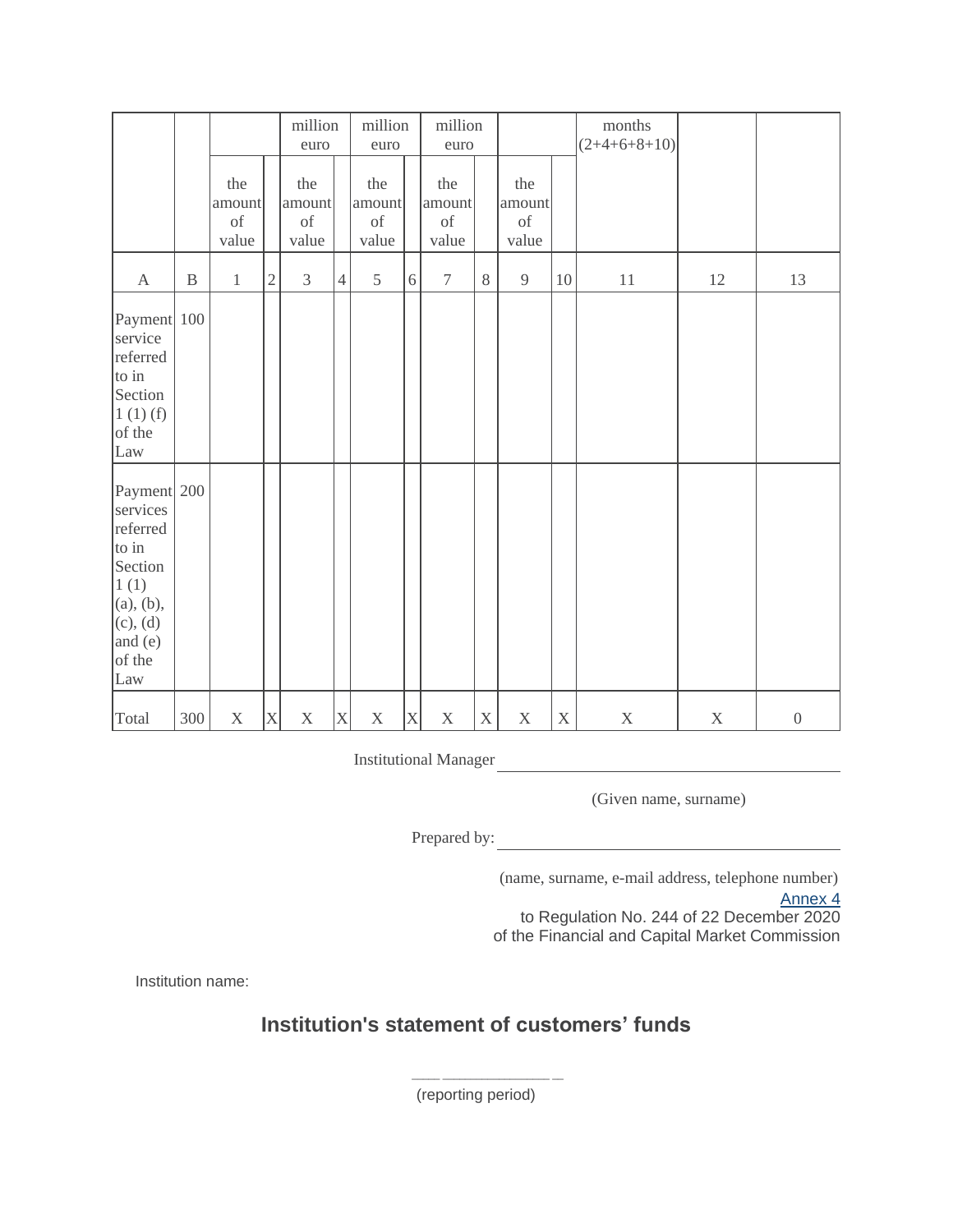| Item title                                                                                              | Item        | Country<br>code | <b>ISIN</b><br>code | Name of the      | Credit                    | Book value   |                |                        |  |
|---------------------------------------------------------------------------------------------------------|-------------|-----------------|---------------------|------------------|---------------------------|--------------|----------------|------------------------|--|
|                                                                                                         | code        |                 |                     | rating<br>agency | rating                    | liquid       | encumbered     | In<br>total<br>$(1+2)$ |  |
| $\mathbf{A}$                                                                                            | $\mathbf B$ | $\mathcal{C}$   | ${\mathcal{D}}$     | E                | $\boldsymbol{\mathrm{F}}$ | $\mathbf{1}$ | $\overline{2}$ | $\overline{3}$         |  |
| <b>Cash on hand</b>                                                                                     | 01          | X               | X                   | X                | X                         |              | X              |                        |  |
| <b>Total claims against banks</b><br>for provision of payment<br>services $(1 + 2 + 3 + )$              | 02          | X               | X                   | $\mathbf X$      | $\boldsymbol{X}$          |              |                |                        |  |
| 1. Bank A                                                                                               |             |                 | X                   | X                | X                         |              |                |                        |  |
| 2. Bank B                                                                                               |             |                 | $\mathbf X$         | X                | X                         |              |                |                        |  |
| 3. Bank C                                                                                               |             |                 | $\mathbf X$         | X                | X                         |              |                |                        |  |
|                                                                                                         |             |                 | X                   | X                | X                         |              |                |                        |  |
| <b>Total claims against banks</b><br>for securing electronic<br>money liabilities $(1 + 2 + 3)$<br>$+)$ | 03          | X               | X                   | X                | X                         |              |                |                        |  |
| 1. Bank A                                                                                               |             |                 | X                   | X                | X                         |              |                |                        |  |
| 2. Bank B                                                                                               |             |                 | X                   | X                | X                         |              |                |                        |  |
| 3. Bank C                                                                                               |             |                 | X                   | X                | X                         |              |                |                        |  |
| $\cdots$                                                                                                |             |                 | X                   | X                | X                         |              |                |                        |  |
| <b>Total investments in debt</b><br>securities $(1 + 2 + 3 + )$                                         | 04          | $\mathbf X$     | $\mathbf X$         | $\mathbf X$      | $\mathbf X$               |              | $\mathbf X$    |                        |  |
| 1. Issuer A                                                                                             |             |                 |                     |                  |                           |              | X              |                        |  |
| 2. Issuer B                                                                                             |             |                 |                     |                  |                           |              | X              |                        |  |
| 3. Issuer C                                                                                             |             |                 |                     |                  |                           |              | $\mathbf X$    |                        |  |
| $\ldots$                                                                                                |             |                 |                     |                  |                           |              | $\mathbf X$    |                        |  |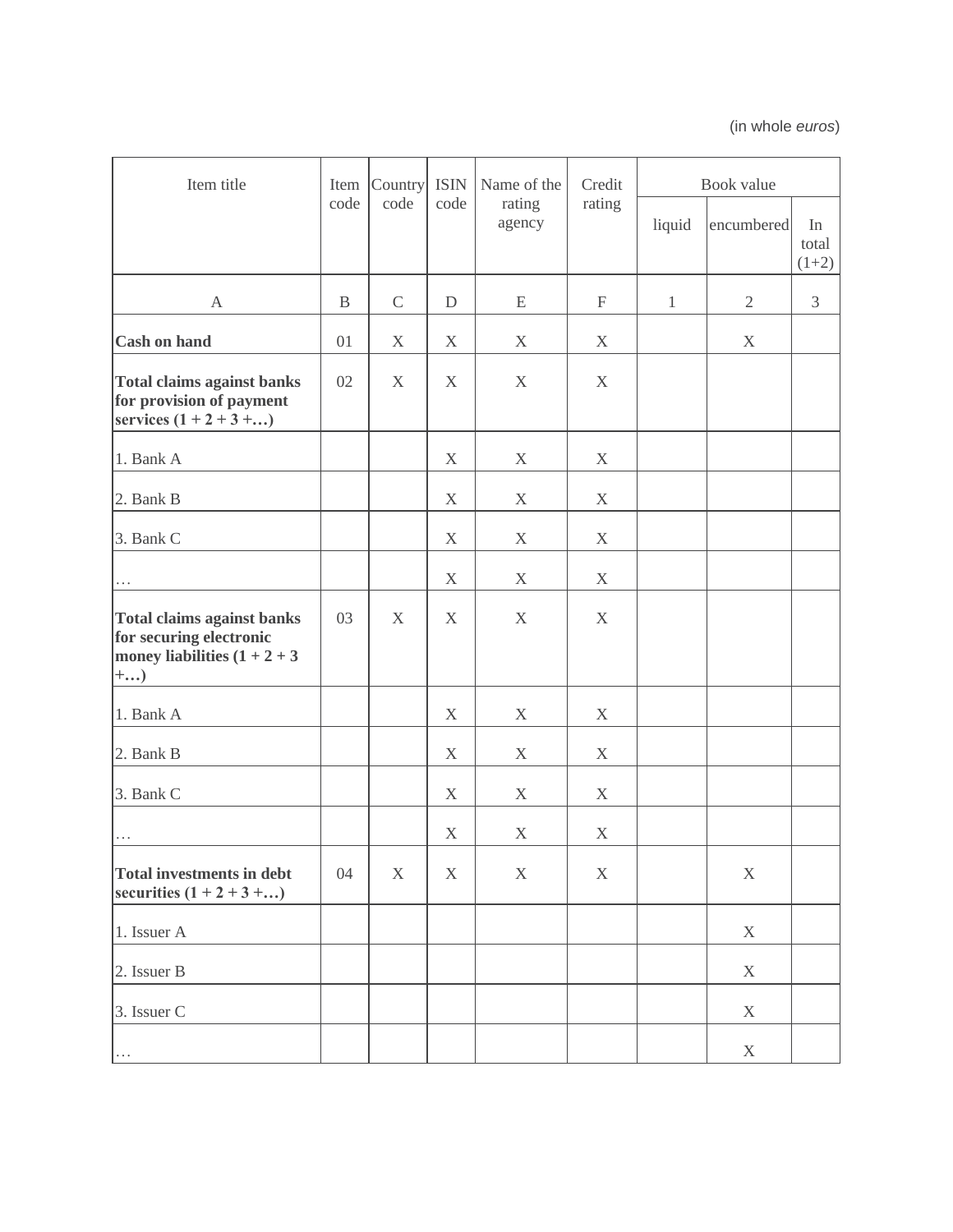| <b>Total investments in</b><br>investment fund certificates<br>$(1 + 2 + 3 + )$                         | 05 | X           | X                         | X           | X           |             |             |  |
|---------------------------------------------------------------------------------------------------------|----|-------------|---------------------------|-------------|-------------|-------------|-------------|--|
| 1. Fund A                                                                                               |    |             |                           | X           | X           |             |             |  |
| 2. Fund B                                                                                               |    |             |                           | X           | X           |             |             |  |
| 3. Fund C                                                                                               |    |             |                           | X           | X           |             |             |  |
| $\cdots$                                                                                                |    |             |                           | X           | X           |             |             |  |
| <b>Total claims against</b><br>payment institutions for<br>execution of payments $(1 + 2)$<br>$+3 + $   | 06 | X           | X                         | X           | X           |             |             |  |
| 1. Payment institution A                                                                                |    |             | $\mathbf X$               | $\mathbf X$ | X           |             |             |  |
| 2. Payment institution B                                                                                |    |             | X                         | X           | X           |             |             |  |
| 3. Payment institution C                                                                                |    |             | X                         | X           | X           |             |             |  |
| $\cdots$                                                                                                |    |             | X                         | X           | X           |             |             |  |
| <b>Total claims against</b><br>electronic money institutions<br>for execution of payments (1<br>$+2+3+$ | 07 | $\mathbf X$ | X                         | X           | X           |             |             |  |
| 1. Electronic money institution<br>$\mathbf{A}$                                                         |    |             | X                         | X           | X           |             |             |  |
| 2. Electronic money institution<br><sup>B</sup>                                                         |    |             | X                         | X           | X           |             |             |  |
| 3. Electronic money institution<br>$\mathsf C$                                                          |    |             | $\boldsymbol{\mathrm{X}}$ | $\mathbf X$ | $\mathbf X$ |             |             |  |
| $\cdots$                                                                                                |    |             | $\mathbf X$               | $\mathbf X$ | $\mathbf X$ |             |             |  |
| Claims against electronic<br>money issuers $(1 + 2 + 3 + )$                                             | 08 | $\mathbf X$ | X                         | $\mathbf X$ | $\mathbf X$ | $\mathbf X$ | $\mathbf X$ |  |
| 1. Issuer A                                                                                             |    |             |                           |             |             | $\mathbf X$ | X           |  |
| 2. Issuer B                                                                                             |    |             |                           |             |             | $\mathbf X$ | $\mathbf X$ |  |
| 3. Issuer C                                                                                             |    |             |                           |             |             | $\mathbf X$ | $\mathbf X$ |  |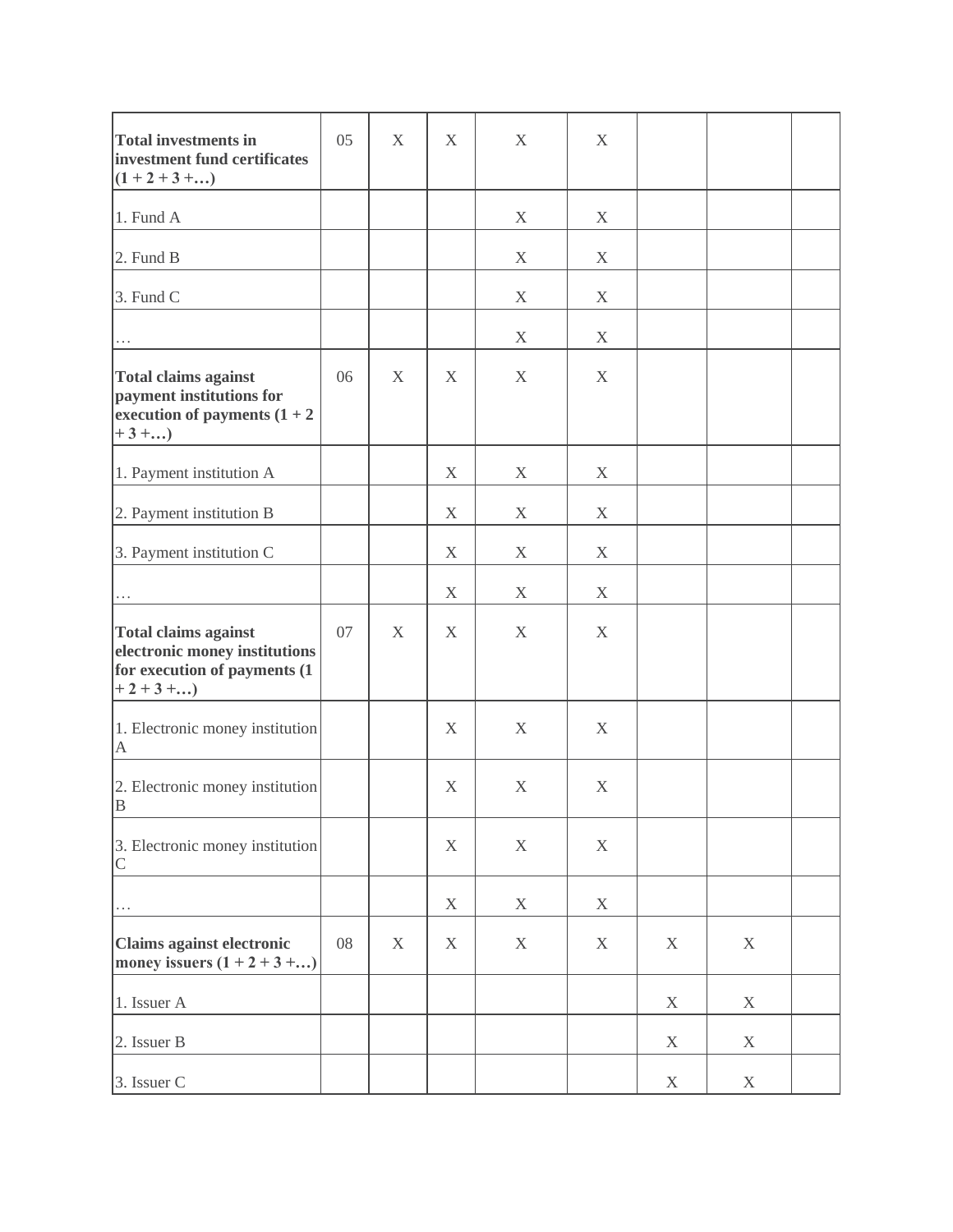|                                                                                                                                                                                         |    |             |              |             |             | X            | X           |   |
|-----------------------------------------------------------------------------------------------------------------------------------------------------------------------------------------|----|-------------|--------------|-------------|-------------|--------------|-------------|---|
| Other claims related to the<br>execution of payments                                                                                                                                    | 09 | X           | X            | X           | X           | X            | X           |   |
| Other claims related to the<br>issuance of electronic money                                                                                                                             | 10 | X           | X            | X           | X           | X            | X           |   |
| <b>Total liquid assets</b><br>$(01+02+03+04+05)$                                                                                                                                        | 11 | X           | $\mathbf{X}$ | X           | X           |              | X           | X |
| <b>Liabilities to payment</b><br>service users                                                                                                                                          | 12 | X           | $\mathbf{X}$ | X           | X           |              |             |   |
| <b>Liabilities to electronic</b><br>money holders                                                                                                                                       | 13 | X           | X            | X           | X           |              |             |   |
| Shortage $\left(\text{-}\right)$ or excess $\left(\text{+}\right)$ of<br>total liquid assets over<br>liabilities to payment service<br>users and electronic money<br>holders (11-12-13) | 14 | X           | X            | X           | X           |              | X           | X |
| incl. own resources of the<br>institution                                                                                                                                               | 15 | X           | $\mathbf{X}$ | X           | X           |              |             |   |
| <b>Arithmetic value of</b><br>payments made in the<br>previous 12 months                                                                                                                | 16 | X           | X            | X           | X           | $\mathbf{X}$ | X           |   |
| The total amount of<br>payments made within the<br>framework of the provision<br>of payment services                                                                                    | 17 | X           | X            | X           | X           | X            | X           |   |
| <b>Total amount of payments</b><br>made with electronic money                                                                                                                           | 18 | $\mathbf X$ | X            | $\mathbf X$ | $\mathbf X$ | $\mathbf X$  | $\mathbf X$ |   |
| Average amount of<br>electronic money in<br>circulation                                                                                                                                 | 19 | X           | X            | X           | X           | X            | X           |   |
| <b>Total amount of redeemed</b><br>electronic money                                                                                                                                     | 20 | X           | X            | X           | X           | X            | X           |   |

(Given name, surname)

Prepared by: <u>contract the contract of the contract of the contract of the contract of the contract of the contract of the contract of the contract of the contract of the contract of the contract of the contract of the con</u>